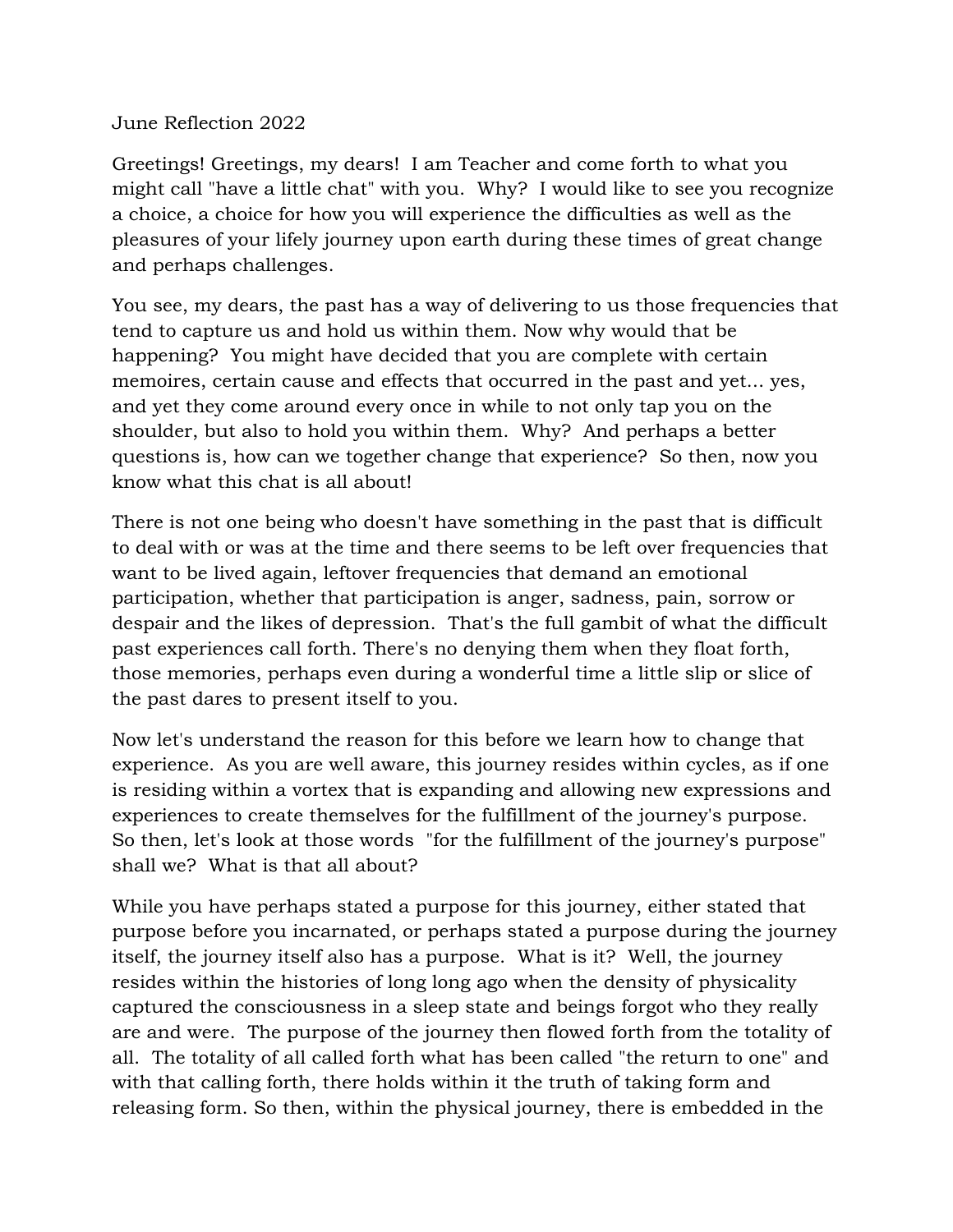expression of the taking of form and the releasing of form, that called the return to one... all nestled within the releasing of form, which is in effect the return to one as there is nothing prohibiting the experience of oneness of being.

Then to keep this more simple, we could say that the purpose of the journey is to consciously return to the truth of one. And the word *consciously* is a key word, now isn't it. Why? One might be thinking that we are all one anyway, so why is there a need to return to one? Yet the sleep state to that truth has led to some distortions and consequences, much of which has affected those past occurrences that are now insistent memories. So then, the purpose of the journey itself is to consciously reside in the truth of one, that all beings and in fact everything is all one, that all frequencies are comprised within the whole.

Now what does that say about those memoires that we try to get rid of, those emotional entanglements that we want to be free of? Well, my dears, it says that they are all part of the illusion. Now I am not suggesting that the feelings are not real. They are very real while you are experiencing them. Even if you are re-experiencing them. The emotional frequencies reside and take hold within not only the thinking mind but also in the fabric of the body-physical.

For example, you could be right in the midst of a physical activity, perhaps playing within a sport, or doing work, or riding a bicycle, or swimming, or reading a book to someone...and right in the middle of all of that there is a frequency that begins to emerge. What is the frequency? It is one of embracing that oneness. Now that might seem to be a contradiction, but hear me out on this.

All pain and suffering is a direct result of an experience of wholeness of being that has been interrupted by the illusion of separation from the whole. For example, perhaps a relationship, love, friend, or other, had been enjoyed and is now interrupted. Perhaps the interruption was caused by a misunderstanding, by a shift in beliefs, by a moment of betrayal. Yet before that occurred, there was wholeness of being. And I say this again, it is the journey within the sleep state that causes this interruption... simply because all that occurs has an interpretation that resides within what is called victimhood. When something or someone interrupts that wholeness experience, there is a tendency or pattern that leads the being, perhaps you, to view that experience, that interruption as an attack and then a resultant victim.

So then, we are dealing with expressions and interpretations that cause us to be a victim... in the interpretation. But we are never a victim in the wholeness of being. Now don't get me wrong here. I do recognize that there have been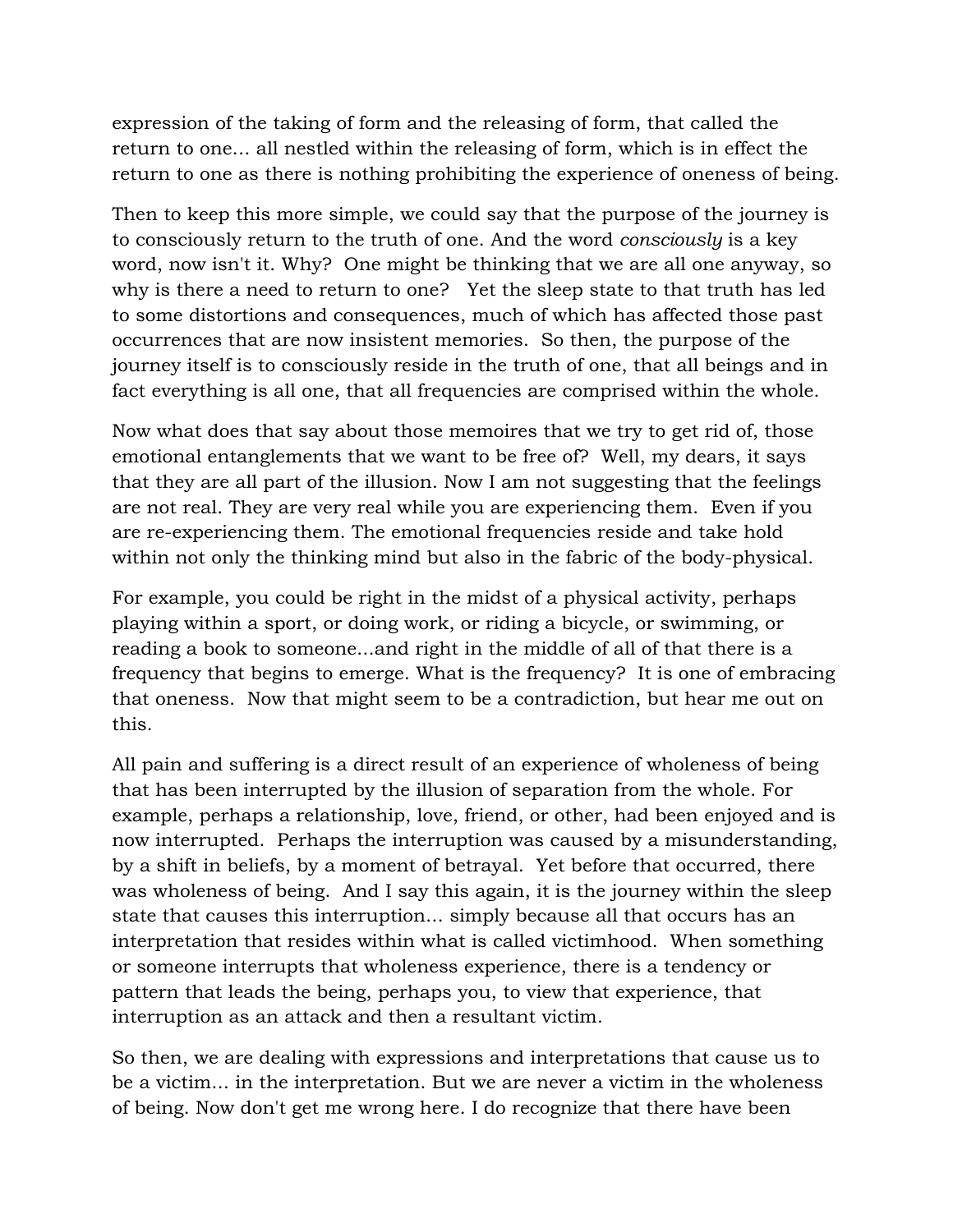some painful experiences within physicality's journey. That cannot be denied. Yet now we are speaking of the memories and within the memories are those interpretations of the experience and within those interpretations there resides at the core, the untruth of separation from that wholeness of being. Nothing, I say, nothing can cause separation from the whole simply because all is one. So then the interpretation and the resultant emotional experience of being a victim is what is held in those memories.

What do we do about that? Well firstly we recognize that we are going to have to mature. That is to say, we are going to have to mature into the truth that the manner of interpreting the past has a fault within it and if we continue to view ourselves and experience ourselves as victims, then we are the ones who are causing our own pain and suffering. Now this isn't something that is blameful upon us. It simply says that it is time for us to mature into the truth that we now have a choice.

What is the choice? It is to recognize that we are awake. That we have a different manner of being. How do we do that? Here's how. Firstly, call forth a memory, just for this practice. Call forth a memory that tends to reappear and plague you when you actually want to reside in peace and have chosen to reside in the conscious experience of totality of one. If you have several of those memories, just allow one to come forward. You don't' have to delve into it, you can simply call it by "when this or that happened" and keep your emotions at bay, so to speak by not going into the actual experience.

All right now, you have the topic of the memory. And in the memory there are reasons for your pain and suffering. Remember, you are not delving into them. You are simply recognizing that there are reasons for that past suffering, past being a key concept here. But there is a distortion in that concept, in that past. The distortion rests upon the moment of separation. Remember, physicality allows us to experience individuality and the illusion that we are all separate from each other. Yet we know within the truth that we have been given over and over again, that all beings are not only connected, but are one being comprised by the many.

So then now in that moment of distortion, in that past occurrence, you can breathe your holy breath . What do I mean by that? This. Take a moment. Bring yourself to peace. Remember who you are, a divine being residing consciously incarnate. Take another deep breath. Feel peace within your being. Just allow yourself to become peaceful. And next, my dears, take a deep breath and breathe it right into that memory...but here's the clue! You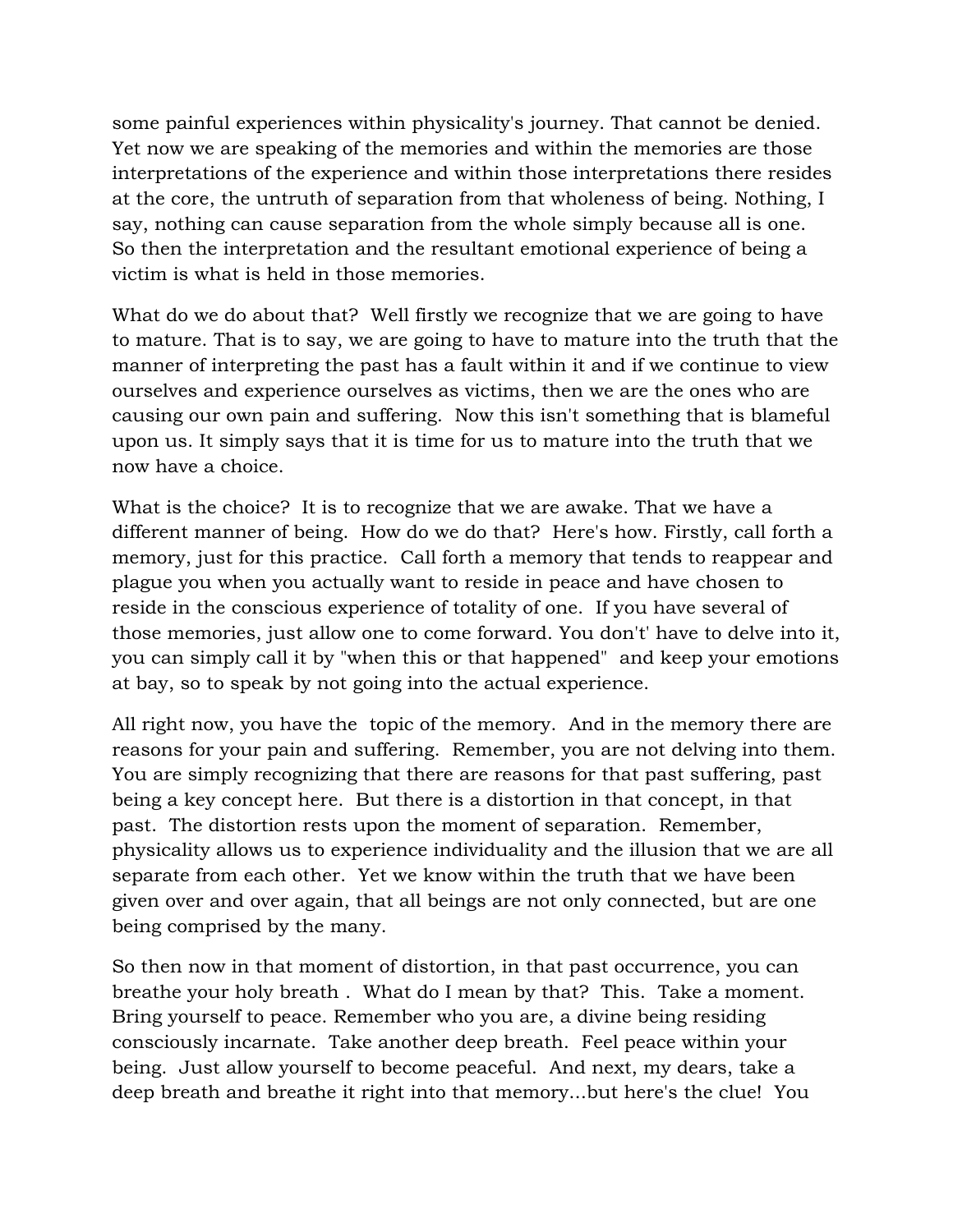are not breathing your divine peace into what occurred that was wrong. You are simply breathing your peaceful breath into that memory, knowing that it is complete as it is. Why as it is? Because, my dears, physicality is never staid. It is continuing to shift and change. What was the past changes by the cause and effect of the present. You actually do not know what the past experience holds now because it has changed.

Oh yes, I know that there is the saying that you cannot change the past, but here you are doing just that by breathing your divine peaceful breath into that past memory. You are, in effect, blessing that memory. Now if you hold with your thoughts a blame for either yourself or another, you are actually saying to that memory that you want it to hang around and disturb you. But that's not what we are doing together. We are deactivating the old patterns by breathing a breath of peace into the illusion of separation from the whole.

Perhaps we would speak those words again! You are breathing peace into the past illusion of separation from the whole. That means that you are declaring the illusion, the distortion, to be released from the totality of your own experience of who you are and your journey. You are awake. You are a mature spiritual being. And you can, if you choose, let go of the concept that you are a victim to the present, to the past, or even to the memory of the past.

And you might be wondering, "Well, does that mean that memory will not come up for me again? Not necessarily. But here's the grand clue and prize to all of this, my dears. When a memory comes to you , any memory from the past, there is a tiny secret. The secret is that somewhere in that memory there is wholeness of being. And when you let go of any interpretation of blame or fault or victimhood, and you simply allow that memory to float by and not attach to it, then there is a hidden gift. The moment of wholeness of being demonstrates itself to you. And THAT, my dears, is what you remember.

Now my words won't make up what you call a hill of beans unless you give this a try. So then let's be clear about what you are trying.

Firstly, you are recognizing a memory of the past that has bothered you. Secondly, you are choosing to remember who you are. You are bringing yourself to a peace state of being. Then thirdly, you are breathing your peace, the truth of who you are, into that past memory, knowing... and here's the key factor... that *within that memory there is always wholeness of being*. So then you are breathing your peace into that memory and that peace will always unite with wholeness of being. You don't have to make it happen, it naturally occurs. Next... allow. Now here's the challenge. When the memory flows forth